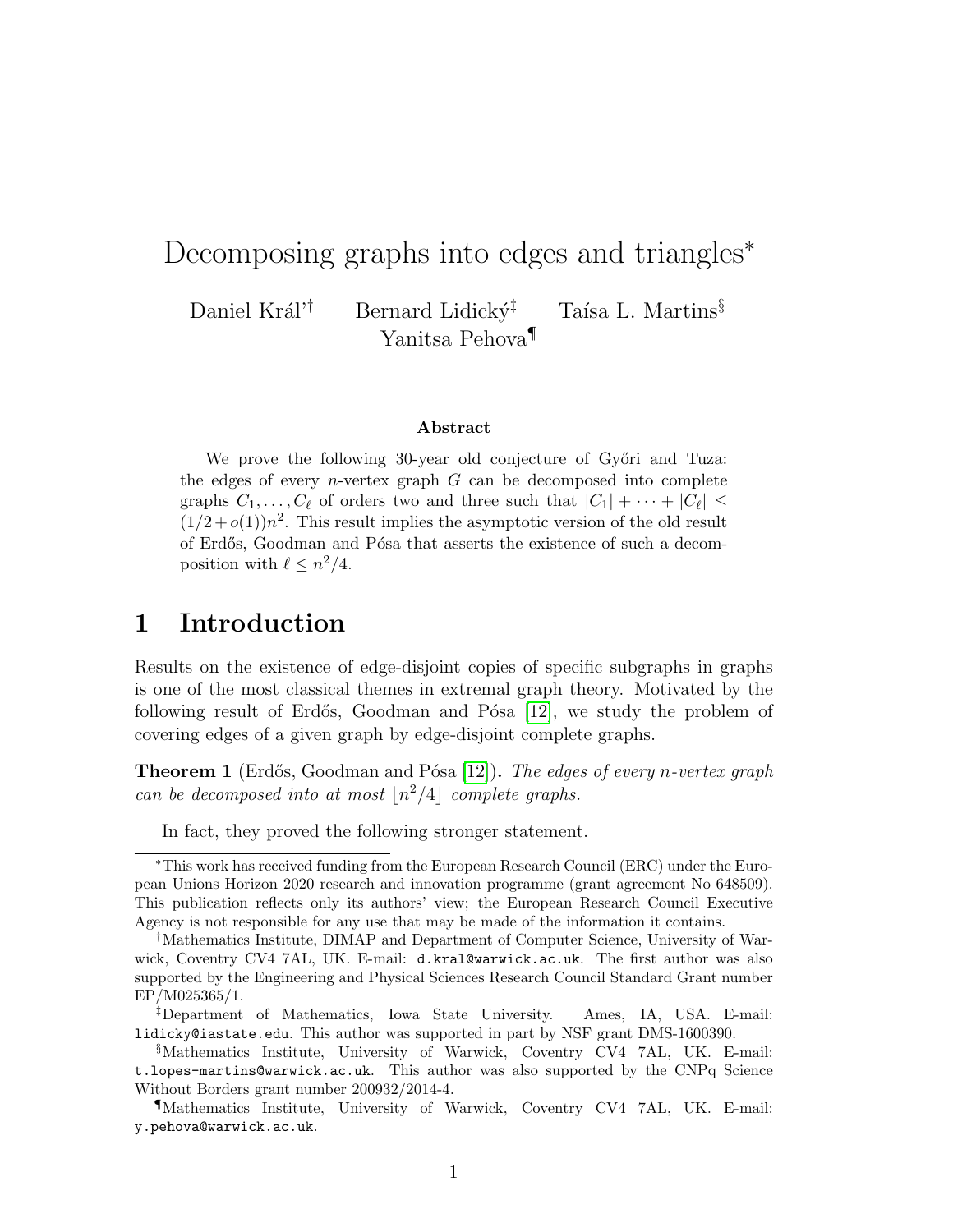<span id="page-1-0"></span>**Theorem 2** (Erdős, Goodman and Pósa [\[12\]](#page-13-0)). The edges of every n-vertex graph can be decomposed into at most  $\lfloor n^2/4 \rfloor$  copies of  $K_2$  and  $K_3$ .

The bounds given in Theorems [1](#page-0-0) and [2](#page-1-0) are best possible as witnessed by complete bipartite graphs with parts of equal sizes.

Theorem [1](#page-0-0) actually holds in a stronger form that we now present. Chung [\[8\]](#page-13-1), Győri and Kostochka  $[20]$ , and Kahn  $[24]$ , independently, proved a conjecture of Katona and Tarján asserting that the edges of every *n*-vertex graphs can be covered with complete graphs  $C_1, \ldots, C_\ell$  such that the sum of their orders is at most  $n^2/2$ . In fact, the first two proofs yield a stronger statement, which implies Theorem [1](#page-0-0) and which we next state as a separate theorem. To state the theorem, we define  $\pi_k(G)$  for a graph G to be the minimum integer m such that the edges of G can be decomposed into complete graphs  $C_1, \ldots, C_\ell$  of order at most k with  $|C_1| + \cdots + |C_\ell| = m$ , and let  $\pi(G) = \min_{k \in \mathbb{N}} \pi_k(G)$ .

<span id="page-1-1"></span>Theorem 3 (Chung [\[8\]](#page-13-1); Győri and Kostochka [\[20\]](#page-14-0)). Every n-vertex graph G satisfies that  $\pi(G) \leq n^2/2$ .

Observe that Theorem [3](#page-1-1) indeed implies the existence of a decomposition into at most  $n^2/4$  complete graphs. McGuinnes [\[31,](#page-14-2) [32\]](#page-14-3) extended these results by showing that decompositions from Theorems [1](#page-0-0) and [3](#page-1-1) can be constructed in the greedy way, which confirmed a conjecture of Winkler of this being the case in the setting of Theorem [1.](#page-0-0)

In view of Theorem [2,](#page-1-0) it is natural to ask whether Theorem [3](#page-1-1) holds under the additional assumption that all complete graphs in the decomposition are copies of  $K_2$  and  $K_3$ , i.e., whether  $\pi_3(G) \leq n^2/2$ . Győri and Tuza [\[21\]](#page-14-4) provided a partial answer by proving that  $\pi_3(G) \leq 9n^2/16$  while conjecturing the following.

<span id="page-1-2"></span>**Conjecture 1** (Győri and Tuza [\[34,](#page-15-0) Problem 40]). Every n-vertex graph G satisfies that  $\pi_3(G) \le (1/2 + o(1))n^2$ .

We remark that we state the conjecture in the version given by Győri in several of his talks and by Tuza in [\[34,](#page-15-0) Problem 40]; the paper [\[21\]](#page-14-4) contains a version with a different lower term.

Our main result is the proof of Conjecture [1,](#page-1-2) which is given in Theorem [15.](#page-10-0) This also solves [\[34,](#page-15-0) Problem 41], which we state as Corollary [16.](#page-12-0) Our proof combines the flag algebra method, introduced by Razborov in [\[33\]](#page-14-5), and the regularity method arguments. We use the flag algebra method to prove the fractional relaxation of Conjecture [1](#page-1-2) and we then apply a blow-up lemma for edge-decompositions recently proven by Kim, Kühn, Osthus and Tyomkyn [\[26\]](#page-14-6). It should be noted that the fractional relaxation of Conjecture [1](#page-1-2) itself would not yield Theorem [15](#page-10-0) but the flag algebra arguments yield a stronger statement (Theorem [12\)](#page-7-0), which can be combined with the blow-up lemma.

We would also like to mention a closely related variant of the problem suggested by Erd˝os, where the cliques in the decomposition have weights one less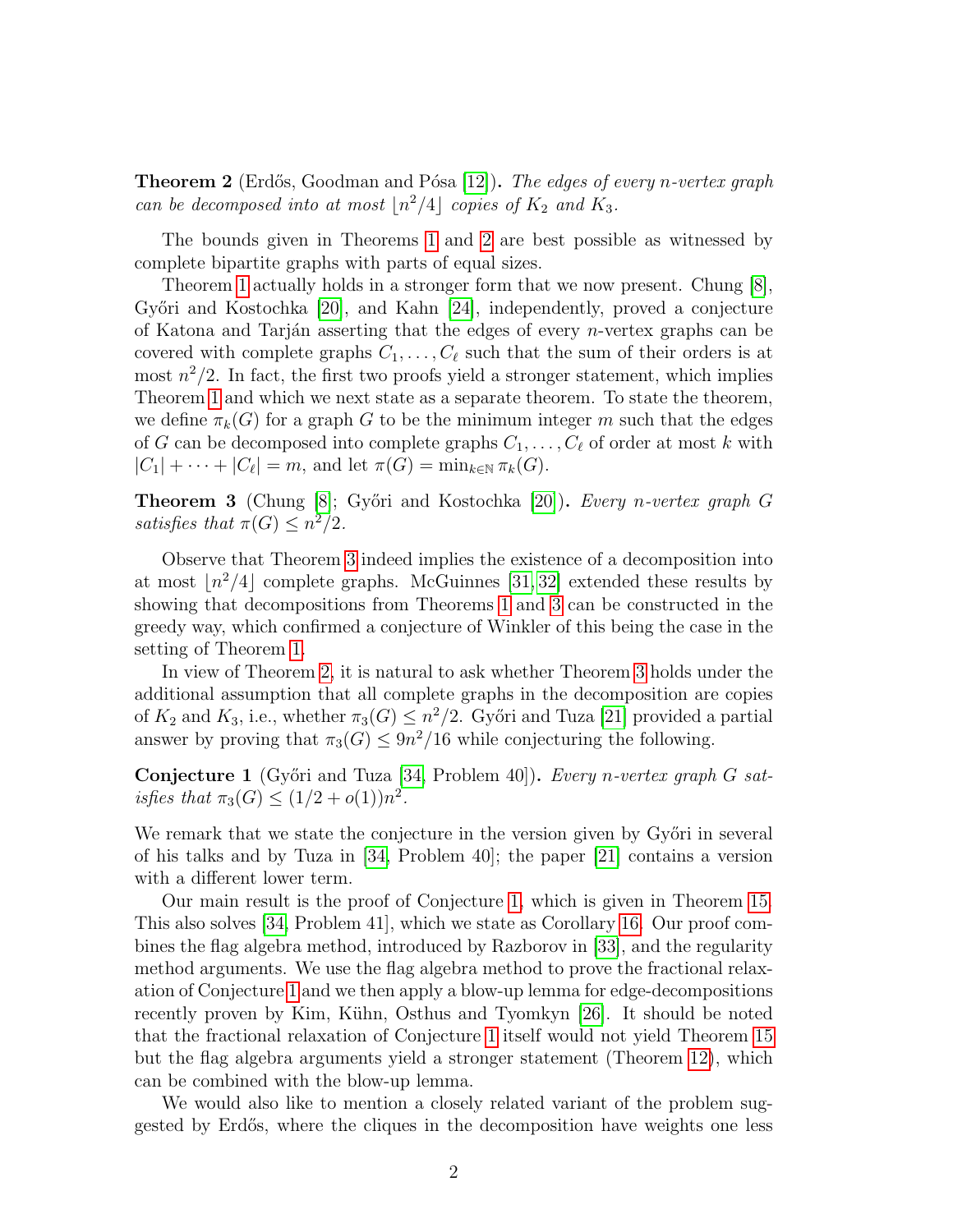than their orders. Formally, define  $\pi^{-}(G)$  for a graph to be the minimum m such that the edges of a graph G can be decomposed into complete graphs  $C_1, \ldots, C_\ell$ with  $(|C_1| - 1) + \cdots + (|C_{\ell}|-1) = m$ . The problem raised by Erdős asserts, see [\[34,](#page-15-0) Problem 43], that  $\pi^{-}(G) \leq n^2/4$  for every *n*-vertex graph G. This problem remains open and was proven for  $K_4$ -free graphs only recently by Győri and Keszegh [\[18,](#page-14-7) [19\]](#page-14-8), who proved that every  $K_4$ -free graph with n vertices and  $\lfloor n^2/4 \rfloor + k$  edges contains k edge-disjoint triangles.

#### 2 Preliminaries

We follow the standard graph theory terminology; we review here some less standard notation and introduce the terminology related to design theory, the flag algebra method and the regularity method. If G is a graph, then  $|G|$  denotes the number of vertices of G and  $||G||$  the number of edges. Further, if W is a subset of vertices of G, then  $G[W]$  is the subgraph of G induced by W, i.e., the subgraph with the vertex set  $W$  and all edges with end vertices inside  $W$ .

An  $(n, q, r, \lambda)$ -design is a collection  $\beta$  of q-element subsets of an n-element set such that every r-element subset is in exactly  $\lambda$  elements of  $\beta$ . When  $\lambda$  is equal to one, the design is called a Steiner system. Designs do not exist for all choices of the parameters n, q, r and  $\lambda$ . In particular, the parameters must satisfy that  $\binom{q-i}{r}$  $_{r-i}^{q-i}$ ) divides  $\lambda {_{r-i}^{n-i}}$  $r_{r-i}^{n-i}$  for every  $0 \le i \le r-1$ . It was a long-standing open problem whether these necessary divisibility conditions are also sufficient for the existence of a design when n is large. The case where  $r = 2$  was solved by Wilson in a series of papers [\[35](#page-15-1)[–37\]](#page-15-2) in the 1970's. However, the whole problem was settled only recently in a breakthrough paper by Keevash [\[25\]](#page-14-9).

#### 2.1 Flag algebra method

The flag algebra method introduced by Razborov [\[33\]](#page-14-5) has changed the landscape of extremal combinatorics. It found its applications to many long-standing open problems, e.g.  $[2-7,9-11,13-17,22,23,27-30]$  $[2-7,9-11,13-17,22,23,27-30]$  $[2-7,9-11,13-17,22,23,27-30]$  $[2-7,9-11,13-17,22,23,27-30]$  $[2-7,9-11,13-17,22,23,27-30]$  $[2-7,9-11,13-17,22,23,27-30]$  $[2-7,9-11,13-17,22,23,27-30]$  $[2-7,9-11,13-17,22,23,27-30]$  $[2-7,9-11,13-17,22,23,27-30]$  $[2-7,9-11,13-17,22,23,27-30]$ . The method is designed to analyze asymptotic behavior of substructure densities and we now briefly describe it.

We start with introducing necessary notation. The family of all finite graphs is denoted by  $\mathcal F$  and the family of graphs with  $\ell$  vertices by  $\mathcal F_\ell$ . If F and G are two graphs, then  $p(F, G)$  is the probability that |F| distinct vertices chosen uniformly at random among the vertices of G induce a graph isomorphic to  $F$ ; if  $|F| > |G|$ , we set  $p(F, G) = 0$ . A type is a graph with its vertices labeled with  $1, \ldots, |\sigma|$  and a  $\sigma$ -flag is a graph with  $|\sigma|$  vertices labeled by  $1, \ldots, |\sigma|$  such that the labeled vertices induce a copy of  $\sigma$  preserving the vertex labels. In the analogy with the notation for ordinary graphs, the set of all  $\sigma$ -flags is denoted by  $\mathcal{F}^{\sigma}$  and the set of all  $\sigma$ -flags with exactly  $\ell$  vertices by  $\mathcal{F}_{\ell}^{\sigma}$ .

We next extend the definition of  $p(F, G)$  to  $\sigma$ -flags and generalize it to pairs of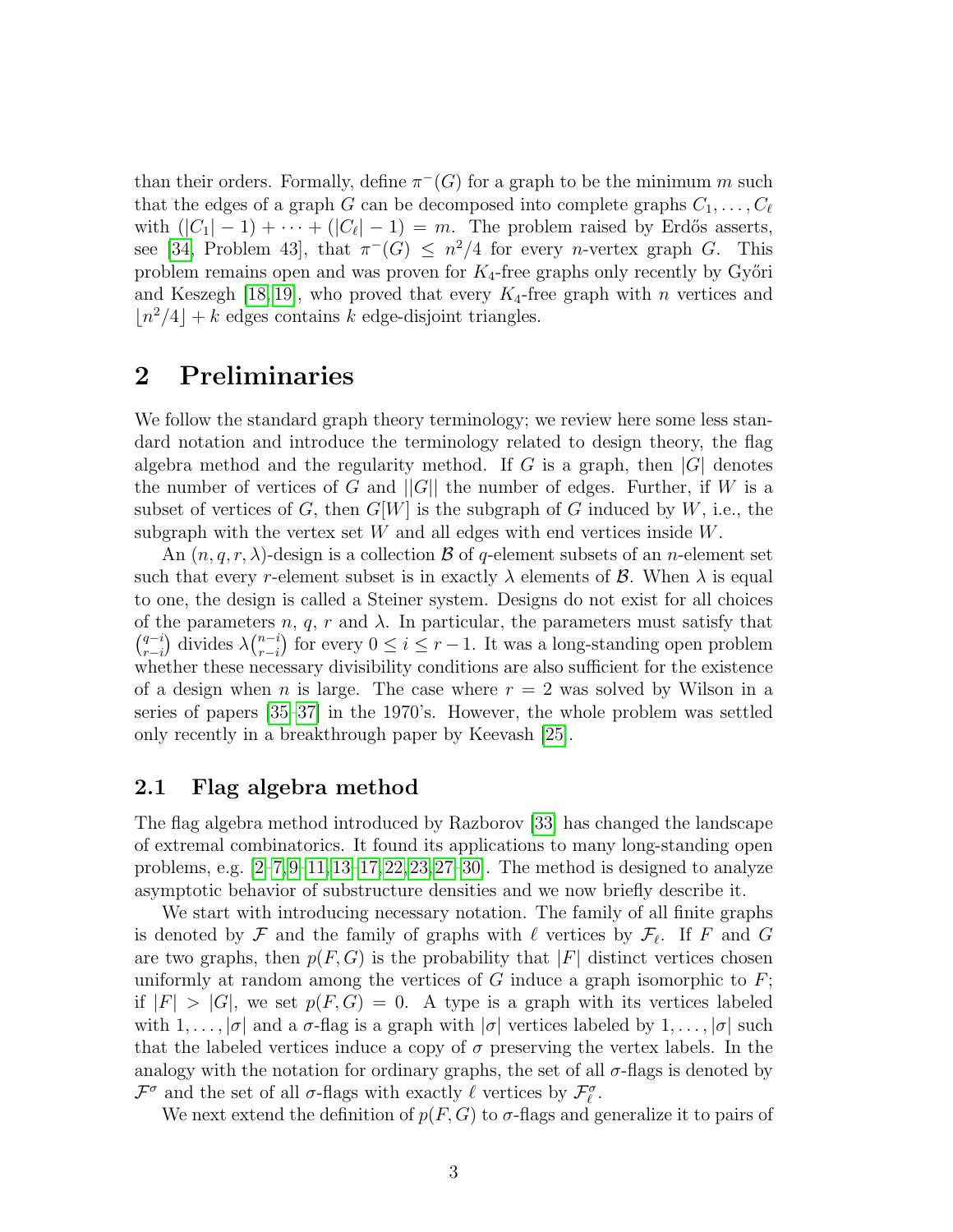graphs. If F and G are two  $\sigma$ -flags, then  $p(F, G)$  is the probability that  $|F| - |\sigma|$ distinct vertices chosen uniformly at random among the unlabeled vertices of G induce a  $\sigma$ -flag F; if  $|F| > |G|$ , we again set  $p(F, G) = 0$ . Let F and F' be two  $\sigma$ -flags and G a  $\sigma$ -flag with at least  $|F| + |F'| - |\sigma|$  vertices. The quantity  $p(F, F'; G)$  is the probability that two disjoint  $|F| - |\sigma|$  and  $|F'| - |\sigma|$  subsets of unlabeled vertices of G induce together with the labeled vertices of G the  $\sigma$ -flags  $F$  and  $F'$ , respectively. It holds [\[33,](#page-14-5) Lemma 2.3] that

<span id="page-3-0"></span>
$$
p(F, F'; G) = p(F, G) \cdot p(F', G) + o(1)
$$
\n(1)

where  $o(1)$  tends to zero with |G| tending to infinity.

Let  $\vec{F} = [F_1, \ldots, F_t]$  be a vector of  $\sigma$ -flags, i.e.,  $F_i \in \mathcal{F}^{\sigma}$ . If M is a  $t \times t$ positive semidefinite matrix, it follows from [\(1\)](#page-3-0), see [\[33\]](#page-14-5), that

<span id="page-3-1"></span>
$$
0 \le \sum_{i,j=1}^{t} M_{ij} p(F_i, G) p(F_j, G) = \sum_{i,j=1}^{t} M_{ij} p(F_i, F_j; G) + o(1).
$$
 (2)

The inequality  $(2)$  is usually applied to a large graph G with a randomly chosen labeled vertices in a way that we now describe. Fix  $\sigma$ -flags F and F' and a graph G. We now define a random variable  $p(F, F'; G^{\sigma})$  as follows: label  $|\sigma|$  vertices of G with  $1, \ldots, |\sigma|$  and if the resulting graph G' is a  $\sigma$ -flag, then  $p(F', F'; G^{\sigma}) =$  $p(F, F'; G')$ ; if G' is not a  $\sigma$ -flag, then  $p(F_i, F_j; G') = 0$ . The expected value of  $p(F, F'; G^{\sigma})$  can be expressed as a linear combination of densities of  $(|F| + |F'| -$ | $\sigma$ |)-vertex subgraphs of G [\[33\]](#page-14-5), i.e., there exist coefficients  $\alpha_H$ ,  $H \in \mathcal{F}_{|F|+|F'|-|\sigma|}$ , such that

<span id="page-3-2"></span>
$$
\mathbb{E}\;p(F,F';G^{\sigma}) = \sum_{H \in \mathcal{F}_{|F|+|F'|-|\sigma|}} \alpha_H \cdot p(H,G) \tag{3}
$$

for every graph G. It can be shown that  $\alpha_H = \mathbb{E} p(F, F'; H^{\sigma})$ .

Let  $\vec{F} = [F_1, \ldots, F_t]$  be a vector of  $\ell$ -vertex  $\sigma$ -flags and let M be a  $t \times t$  positive semidefinite matrix. The equality [\(3\)](#page-3-2) yields that there exist coefficients  $\alpha_H$  such that

$$
\mathbb{E} \sum_{i,j=1}^{t} M_{ij} p(F_i, F_j; G^{\sigma}) = \sum_{H \in \mathcal{F}_{2\ell - |\sigma|}} \alpha_H \cdot p(H, G) \tag{4}
$$

for every graph  $G$ , which combines with  $(2)$  to

<span id="page-3-3"></span>
$$
0 \leq \sum_{H \in \mathcal{F}_{2\ell - |\sigma|}} \alpha_H \cdot p(H, G) + o(1) \tag{5}
$$

for every graph  $G$ , where

$$
\alpha_H = \sum_{i,j=1}^t M_{ij} \cdot \mathbb{E} \ p(F_i, F_j; H^{\sigma})
$$

In particular, the coefficients  $\alpha_H$  depend only on the choice of  $\vec{F}$  and M.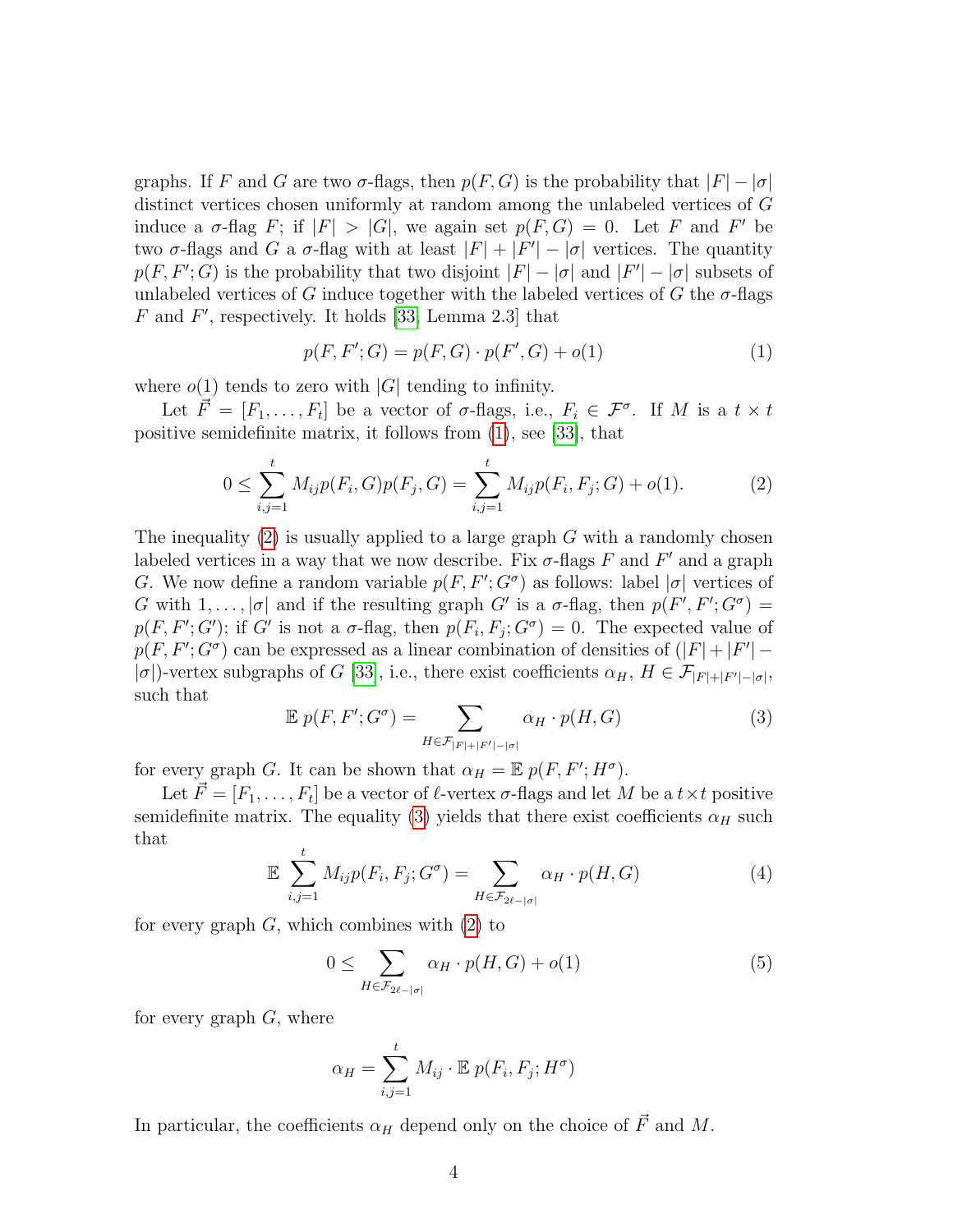#### 2.2 Regularity method

In this subsection, we review the basic notions related to the Szemerédi Regularity Lemma and the blow-up lemma for edge-decompositions of Kim, Kühn, Osthus and Tyomkyn [\[26\]](#page-14-6). We start with presenting three definitions that we use further in our exposition.

**Definition 4** (Density). Let G be a graph and V and W two disjoint subsets of its vertices. The density of the pair  $(V, W)$  is equal to

$$
d(V, W) := \frac{e(V, W)}{|V||W|},
$$

where  $e(V, W)$  is the number of edges between V and W.

**Definition 5** (Regularity). Let G be a graph, V and W two disjoint subsets of its vertices, and  $\varepsilon \in (0,1)$ . We say that the pair  $(V, W)$  is  $\varepsilon$ -regular if the following holds for all subsets  $V' \subset V$  and  $W' \subset W$  with  $|V'| \geq \varepsilon |V|$  and  $|W'| \geq \varepsilon |W|$ :

$$
|d(V, W) - d(V', W')| \le \varepsilon.
$$

**Definition 6** (Super-regularity). Let G be a graph, V and W two disjoint subsets of its vertices, and  $\varepsilon \in (0,1)$ . We say that the pair  $(V, W)$  is  $\varepsilon$ -super-regular if

- $(V, W)$  is  $\varepsilon$ -regular,
- every vertex of V has at least  $(d(V, W) \varepsilon)|W|$  and at most  $(d(V, W) + \varepsilon)|W|$ neighbors in  $W$ , and
- every vertex of W has at least  $(d(V, W) \varepsilon)|V|$  and at most  $(d(V, W) + \varepsilon)|V|$ neighbors in  $V$ .

The Szemerédi Regularity Lemma reads as follows.

<span id="page-4-0"></span>**Lemma 7** (Regularity Lemma). For every real  $\varepsilon > 0$  and integer  $k_0 > 0$ , there exists an integer K such that the vertices of every graph  $G$  with at least  $k_0$  vertices can be partitioned into  $k + 1$  subsets  $V_0, \ldots, V_k$  where  $k_0 \leq k \leq K$  such that

- $|V_0| \leq \varepsilon |G|$ ,
- the sets  $V_1, \ldots, V_k$  have the same size, and
- all but at most  $\varepsilon k^2$  pairs  $(V_i, V_j)$  are  $\varepsilon$ -regular.

Any partition  $V_0, \ldots, V_k$  with the three properties given in Lemma [7](#page-4-0) is called an  $\varepsilon$ -regular partition.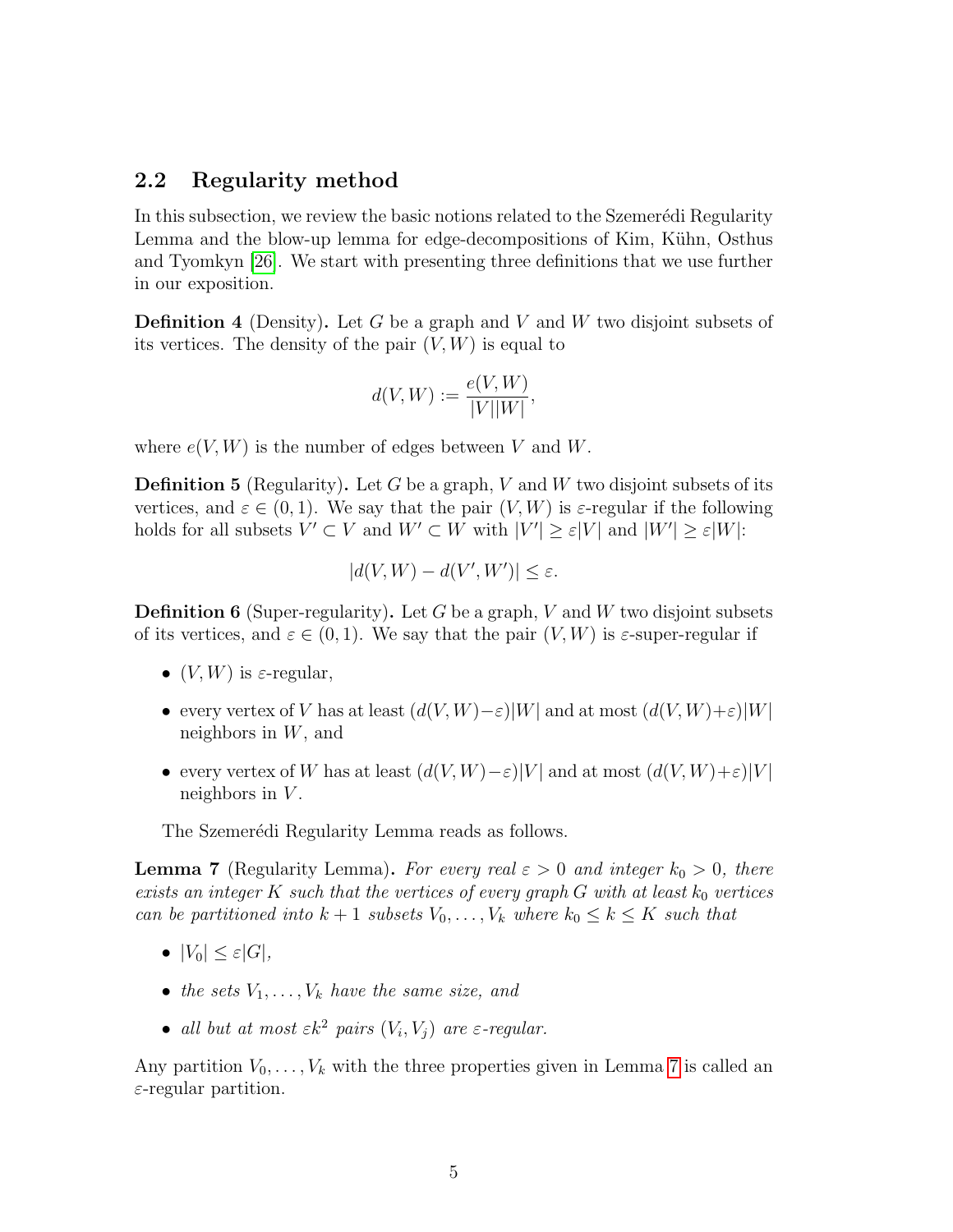**Definition 8** (Regularity graph). Let G be a graph and  $V_0, \ldots, V_k$  an  $\varepsilon$ -regular partition. The regularity graph  $R_G$  with respect to the partition  $V_0, \ldots, V_k$  is the graph with k vertices such that the *i*-th and the *j*-th vertex,  $1 \leq i, j \leq k$ , are adjacent if and only if  $(V_i, V_j)$  is an  $\varepsilon$ -regular pair.

The following result was proven by Kim, Kühn, Osthus and Tyomkyn [\[26,](#page-14-6) Theorem 1.3]; we state the result in a version for non-spanning subgraphs, which is equivalent to the original statement.

<span id="page-5-0"></span>**Theorem 9.** For all  $0 < d_0, \alpha_0 \leq 1$  and  $\Delta, r \in \mathbb{N}$  there exist  $\varepsilon_0 > 0$  and  $n_0 \in \mathbb{N}$ such that the following holds for all  $n \geq n_0$ . Let  $H_1, \ldots, H_s$  be r-partite graphs such that each of them has r parts, each of size at most n, and its maximum degree is at most  $\Delta$ . If G is an r-partite graph with parts of sizes n such that every pair of its parts is  $\varepsilon_0$ -super-regular with density at least  $d_0$ , and  $||H_1|| + \cdots + ||H_s|| \leq$  $(1 - \alpha_0)||G||$ , then G contains edge-disjoint copies of  $H_1, \ldots, H_s$ .

The following proposition is a direct corollary of Theorem [9.](#page-5-0)

<span id="page-5-1"></span>**Proposition 10.** For every  $\alpha \in (0,1)$  and every  $d \in (0,1]$ , there exists  $\varepsilon > 0$  and  $N \in \mathbb{N}$  with the following property. If G is a graph and  $V_1$ ,  $V_2$  and  $V_3$  disjoint n-vertex subsets of its vertices,  $n \geq N$ , such that  $(V_i, V_j)$  is an  $\varepsilon$ -regular pair with density at least d for  $1 \leq i < j \leq 3$ , then G contains at least  $dn^2 - \alpha n^2$ edge-disjoint triangles with one vertex in  $V_1$ , one in  $V_2$  and one in  $V_3$ .

*Proof.* Let  $\varepsilon = \varepsilon_0/3$  and  $N = \lceil n_0/(1 - 2\varepsilon) \rceil$ , where  $\varepsilon_0$  and  $n_0$  are the values from Theorem [9](#page-5-0) applied with  $r = 3$ ,  $\Delta = 2$ ,  $d_0 = d/2$  and  $\alpha_0 = \alpha/4$ . We can assume that  $\varepsilon \leq \frac{\alpha}{8}$  $\frac{\alpha}{8}$ ,  $d - 4\varepsilon \ge d_0$  and  $n_0 \ge 4/\alpha$ .

For  $i = 1, \ldots, 3$ , let  $V_i'$  be the set of all vertices  $v \in V_i$  such that v has at least  $(d(V_i, V_j) - \varepsilon)|V_j|$  and at most  $(d(V_i, V_j) + \varepsilon)|V_j|$  neighbors in  $V_j$ ,  $j \neq i$ . Since all the pairs  $(V_i, V_j)$  are  $\varepsilon$ -regular, it follows that  $|V_i'| \geq (1 - 2\varepsilon)|V_i|$ . Let  $V_i''$  be any  $\lceil (1 - 2\varepsilon)n \rceil$ -element subset of  $V'_i$ .

Let G' be the subgraph of G with the vertex set  $V''_1 \cup V''_2 \cup V''_3$  and all edges between  $V''_i$  and  $V''_j$  with  $i \neq j$ . Note that every pair  $(V''_i, V''_j)$  is  $\varepsilon_0$ -super-regular with density at least  $d - 4\varepsilon$ . Set  $H_i = K_3$ , where  $i = 1, \ldots, s$  and

$$
s = \lceil (d - 4\varepsilon - \alpha/2)n^2 \rceil \le (d - 4\varepsilon - \alpha/2)n^2 + 1 \le (d - 4\varepsilon - \alpha_0)n^2.
$$

Theorem [9](#page-5-0) now implies that G' has at least  $s \geq (d - 4\varepsilon - \alpha/2)n^2 \geq (d - \alpha)n^2$ edge-disjoint triangles.

#### 3 Fractional decompositions

In this section, we prove a fractional relaxation of our main result. In order to apply our techniques to the original problem, we need to work in a more general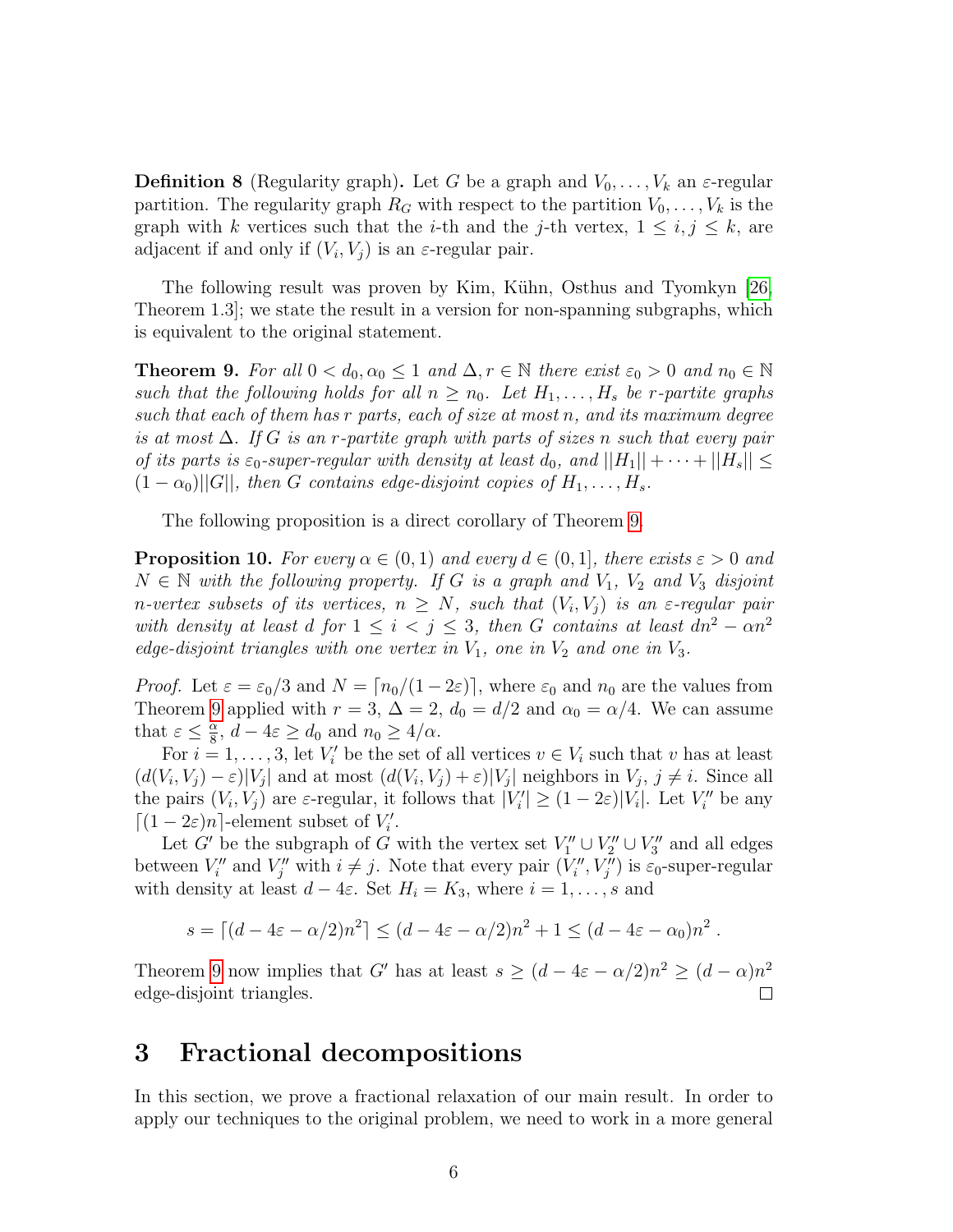setting of weighted graphs. A weighted graph  $G$  is a graph where each edge is assigned a weight between 0 and 1 (inclusively). For an integer  $k$ , we define a fractional k-decomposition of a graph  $G$  to be an assignment of non-negative real weights to complete subgraphs of order at most  $k$  such that the sum of the weights of complete subgraphs containing any edge e is equal to its weight. The weight of a k-decomposition is equal to the sum of the weights of complete subgraphs multiplied by their orders, and the minimum weight of a fractional k-decomposition of a weighted graph will be denoted by  $\pi_{k,f}(G)$ . Observe that if G is a graph with all edges of weight one, then  $\pi_{k,f}(G) \leq \pi_k(G)$ .

We start with proving the next lemma.

<span id="page-6-2"></span>Lemma 11. Let G be a weighted graph with all edges of weight one. It holds that

$$
\mathbb{E}_U \pi_{3,f}(G[U]) \le 21 + o(1)
$$

where U is a uniformly chosen random subset of seven vertices of  $G$ .

*Proof.* We use the flag algebra method to find coefficients  $c_U, U \in \mathcal{F}_7$ , such that

<span id="page-6-0"></span>
$$
0 \le \sum_{U \in \mathcal{F}_7} c_U \cdot p(U, G) + o(1) \tag{6}
$$

and

<span id="page-6-1"></span>
$$
\pi_{3,f}(U) + c_U \le 21\tag{7}
$$

for every  $U \in \mathcal{F}_7$ . The statement of the lemma would then follow from [\(6\)](#page-6-0) and [\(7\)](#page-6-1) using  $\sum_{U \in \mathcal{F}_7} p(U, G) = 1$  as we next show.

$$
\mathbb{E}_{U}\pi_{3,f}(G[U]) = \sum_{U \in \mathcal{F}_7} \pi_{3,f}(U) \cdot p(U, G)
$$
  
\n
$$
\leq \sum_{U \in \mathcal{F}_7} (\pi_{3,f}(U) + c_U) \cdot p(U, G) + o(1)
$$
  
\n
$$
\leq \sum_{U \in \mathcal{F}_7} 21 \cdot p(U, G) + o(1) = 21 + o(1).
$$

We now focus on finding the coefficients  $c_U, U \in \mathcal{F}_7$ , satisfying [\(6\)](#page-6-0) and [\(7\)](#page-6-1). Let  $\sigma_1$  be a flag consisting of a single vertex labeled with 1 and consider the following vector  $\vec{F} = (F_1, \ldots, F_7)$  of  $\sigma_1$ -flags from  $\mathcal{F}_4^{\sigma_1}$  (the single labeled vertex is depicted by a white square and the remaining vertices by black circles).



Let M be the following  $7 \times 7$ -matrix.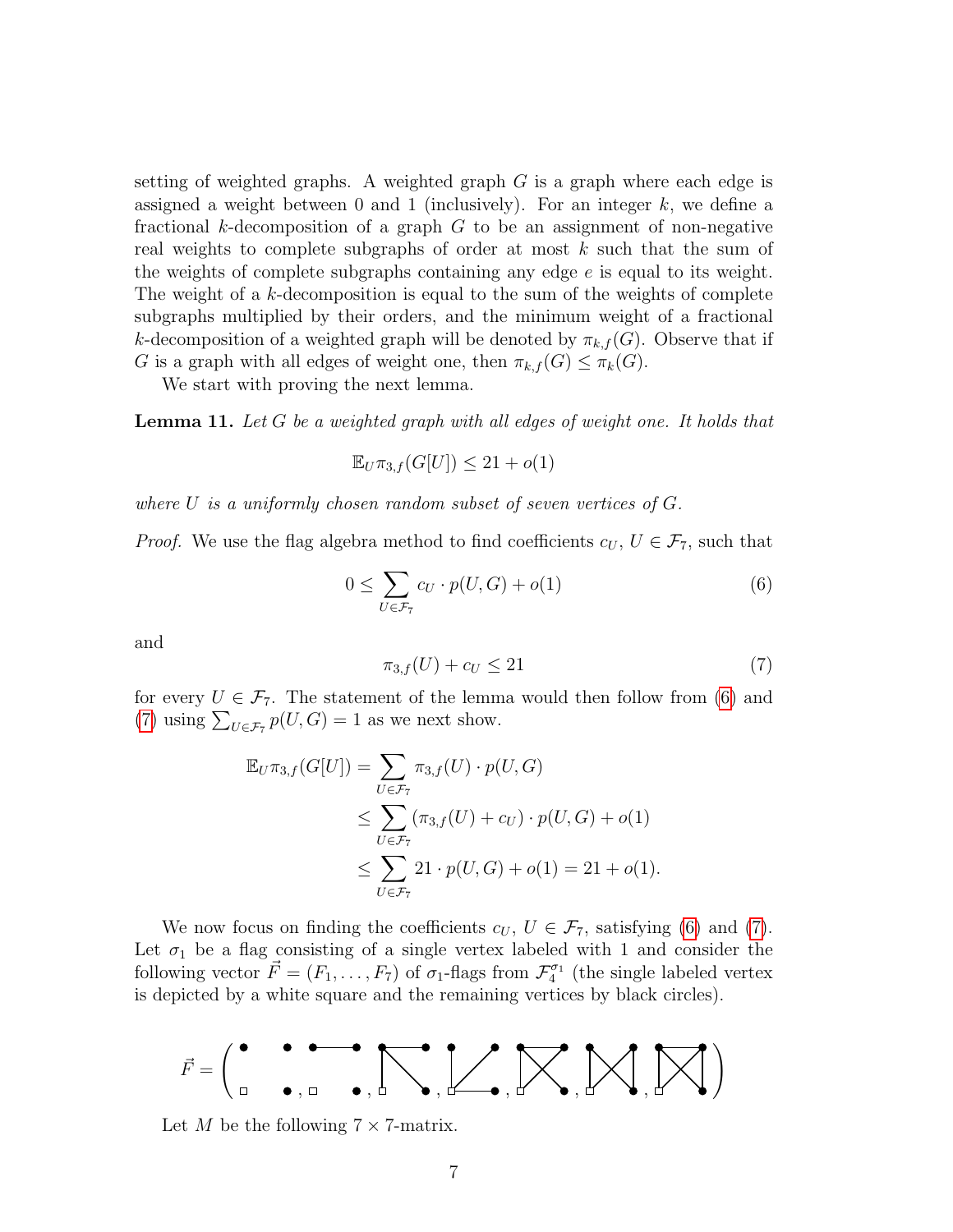$$
M=\underset{12\cdot 10^9}{\underbrace{1}} \begin{pmatrix} 1800000000 & 2444365956 & 640188285 & -1524146769 & 1386815580 & -732139362 & -129387078 \\ 2444365956 & 4759879134 & 1177441152 & -1783771230 & 2546923788 & -1397639394 & -143552208 \\ 640188285 & 1177441152 & 484273772 & -317303211 & 1038156300 & -591902130 & -6783162 \\ -1524146769 & -1783771230 & -317303211 & 1558870290 & -651906630 & 305728704 & 154602378 \\ 1386815580 & 2546923788 & 1038156300 & -651906630 & 2285399634 & -1283125950 & -10755036 \\ -732139362 & -1397639394 & -591902130 & 305728704 & -1283125950 & 734039016 & -1621938 \\ -129387078 & -143552208 & -6783162 & 154602378 & -10755036 & -1621938 & 23860164 \end{pmatrix}.
$$

The matrix  $M$  is a positive semidefinite matrix with rank six; the eigenvector corresponding to the zero eigenvalue is  $(1, 0, 3, 1, 0, 3, 0)$ . Let

$$
c_U = \sum_{i,j=1}^7 M_{ij} \mathbb{E} p(F_i, F_j; U^{\sigma_1}).
$$

The inequality [\(5\)](#page-3-3) implies that

$$
0 \le \sum_{U \in \mathcal{F}_7} c_U \cdot p(U, G) + o(1),
$$

which establishes [\(6\)](#page-6-0). The inequality [\(7\)](#page-6-1) is verified with computer assistance by evaluating the coefficient  $c_U$  and the quantity  $\pi_{3,f}(U)$  for each  $U \in \mathcal{F}_7$ . Since  $|\mathcal{F}_7| = 1044$ , we we do not list  $c_U$  and  $\pi_{3,f}(U)$  here. The computer programs that we used and their outputs have been made available on arXiv as ancillary files and are also available at [http://orion.math.iastate.edu/lidicky/pub/](http://orion.math.iastate.edu/lidicky/pub/tile23) [tile23](http://orion.math.iastate.edu/lidicky/pub/tile23).  $\Box$ 

We remark that if it were possible to prove Lemma [11](#page-6-2) in the non-fractional setting, i.e., to show that  $\mathbb{E}_{U} \pi_3(G[U]) \leq 21 + o(1)$  using just the flag algebra method, one would not need to employ the regularity method tools to prove the main result of this paper. Unfortunately, the computation with 7-vertex flags yields only that  $\mathbb{E}_U \pi_3(G[U]) \leq 21.588 + o(1)$ .

We now use Lemma [11](#page-6-2) to prove the fractional relaxation of our main result.

<span id="page-7-0"></span>Theorem 12. Every n-vertex weighted graph G has a fractional 3-decomposition of weight at most  $n^2/2 + o(n^2)$  such that each edge is contained in at most five triangles with positive weight.

*Proof.* We can assume  $\binom{7}{2}$  $\binom{7}{2}$  divides  $\binom{n}{2}$  $n \choose 2$  and 6 divides  $n-1$  (if this were not the case, we would just add at most 42 isolated vertices to  $G$ , see [\[1\]](#page-12-2) for further details on this constant). It follows that there exists  $(n, 7, 2, 1)$ -design. Let m be the number of edges of G and  $d_1, \ldots, d_m$  their weights in the non-decreasing order; set  $d_0 = 0$ . Let  $G_i$ ,  $1 \leq i \leq m$ , be the spanning unweighted subgraph of G formed exactly by the edges of weight at least  $d_i$ .

We construct a fractional 3-decomposition of G using the following random procedure. We first choose a  $(n, 7, 2, 1)$ -design B uniformly at random among all  $(n, 7, 2, 1)$ -designs on the vertex set of  $G$ ; it follows that every 7-vertex subset is included in B with the same probability, which is equal to  $\frac{n(n-1)}{42} \cdot \binom{n}{7}$  $\binom{n}{7}^{-1}$ . Note that each pair of vertices of  $G$  is included in exactly one set contained in  $\mathcal{B}$ .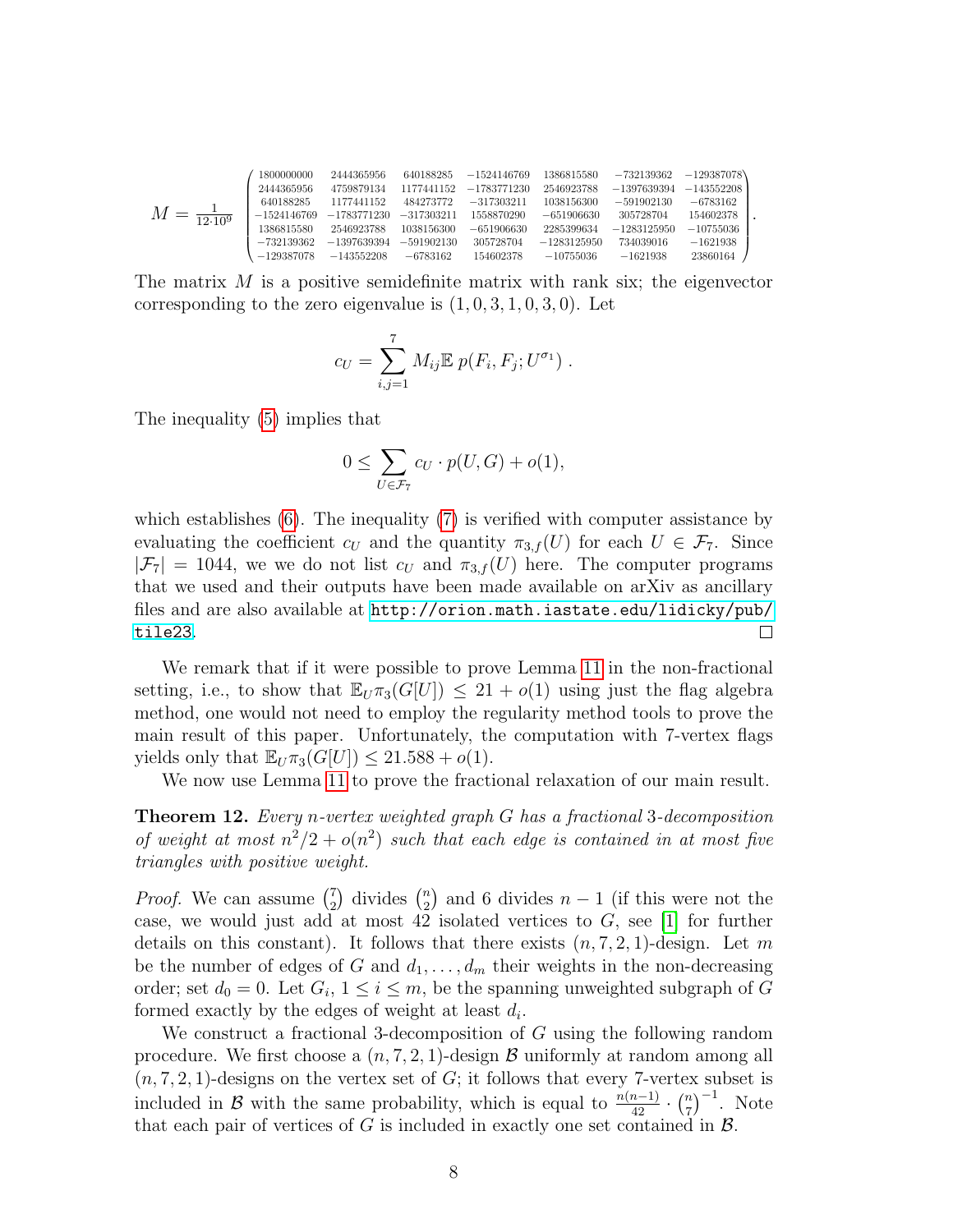Fix an optimal fractional 3-decomposition of  $G_i[B]$  for every subset B in B and every  $i = 1, \ldots, m$ . For every edge e of the graph G, we consider the unique subset of B containing both end vertices of e and define  $w_i(e), i = 1, \ldots, m$ , to be the weight of e in the fractional 3-decomposition of  $G_i[B]$  if the weight of e is at most  $d_i$  and to be zero otherwise. We next define weights  $w_i(t)$  for each triangle t of the graph G. If there is a subset B in  $\mathcal B$  containing all the three end vertices of t and the weights of all three edges of t are at most  $d_i$ ,  $i = 1, \ldots, m$ , then  $w_i(t)$ is the weight of t in the fractional 3-decomposition of  $G_i[B]$ . Otherwise,  $w_i(t)$  is equal to zero.

We set the weight  $w(e)$  of an edge e of G to be

$$
w(e) = \sum_{i=1}^{m} (d_i - d_{i-1}) w_i(e)
$$

and the weight  $w(t)$  of a triangle of G to be

$$
w(t) = \sum_{i=1}^{m} (d_i - d_{i-1}) w_i(t) .
$$

The definition of the graphs  $G_i$  yield that w is a fractional 3-decomposition of G. Moreover, if  $w(t) > 0$  for a triangle t of G, then all the three vertices of t lie in the common subset  $B$  in  $\mathcal{B}$ . In particular, each edge of  $G$  is contained in at most five triangles of positive weight.

We now show that the expected weight of the fractional 3-decomposition  $w$ is at most  $n^2/2 + o(n^2)$ . We use that every 7-vertex subset of vertices is included in  $\beta$  with the same probability, which implies that

<span id="page-8-0"></span>
$$
\mathbb{E} \sum_{e} w(e) + \mathbb{E} \sum_{t} w(t) = \sum_{i=1}^{m} (d_i - d_{i-1}) \frac{n(n-1)}{42} \mathbb{E}_U \pi_{3,f}(G[U]), \tag{8}
$$

where U is a uniform random subset of seven vertices of  $G$ . We next use Lemma [11](#page-6-2) to derive the following from [\(8\)](#page-8-0).

$$
\mathbb{E} \sum_{e} w(e) + \mathbb{E} \sum_{t} w(t) \leq \sum_{i=1}^{m} (d_i - d_{i-1}) \frac{n(n-1)}{42} (21 + o(1))
$$
  
= 
$$
\sum_{i=1}^{m} (d_i - d_{i-1}) \frac{n^2}{2} + o(n^2)
$$
  
= 
$$
(d_m - d_0) \left( \frac{n^2}{2} + o(n^2) \right) \leq \frac{n^2}{2} + o(n^2).
$$

Hence, the expected weight of the fractional 3-decomposition w is at most  $n^2/2$ +  $o(n^2)$ .  $\Box$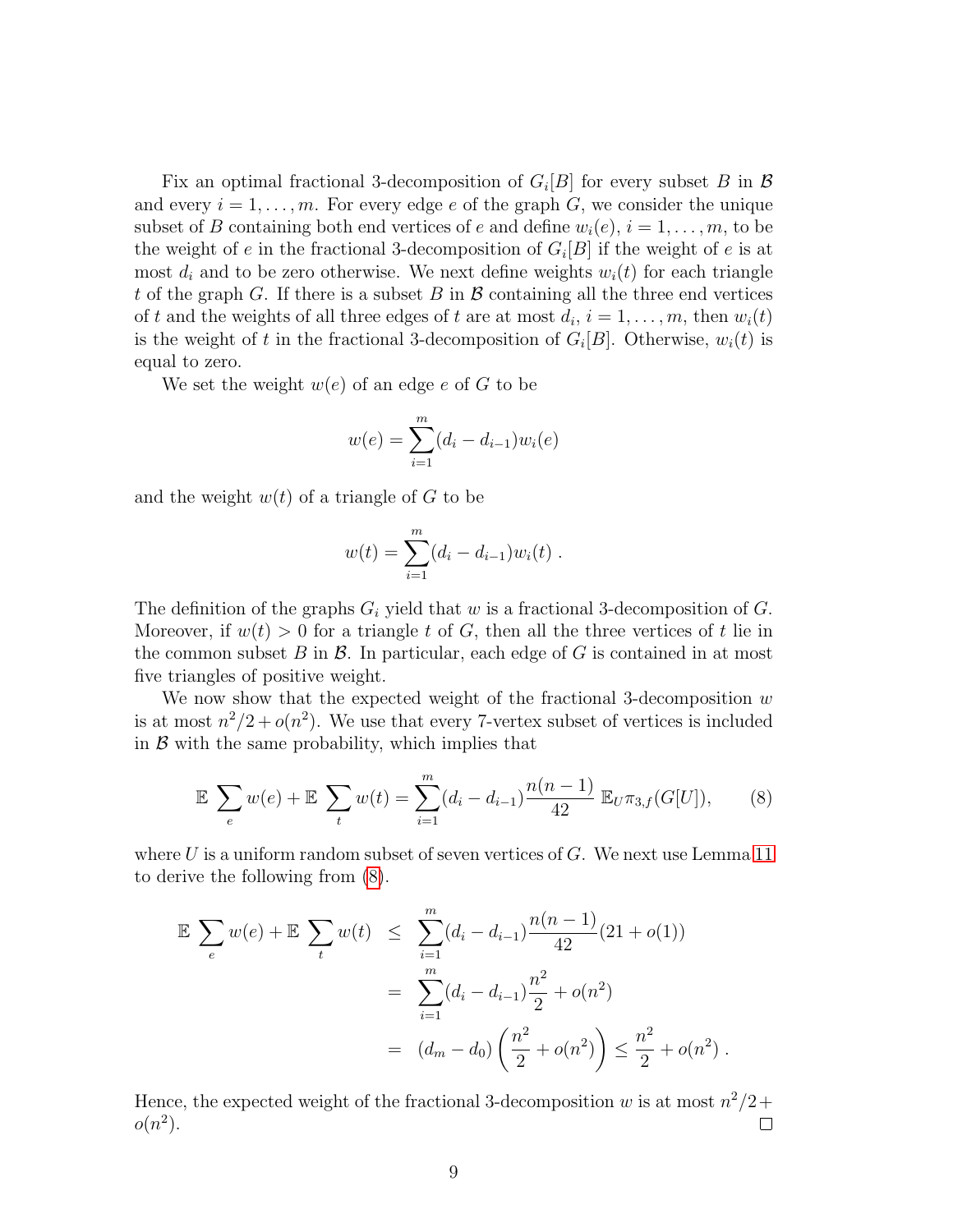#### 4 Main result

We start with proving the following auxiliary lemma; its proof is a simple application of the probabilistic method and we include it for completeness.

<span id="page-9-0"></span>**Lemma 13.** For every integer  $r \in \mathbb{N}$  and reals  $\varepsilon \in (0,1/4)$  and  $\delta \in (0,1)$ , there exists  $n_0$  such that the following holds. For every graph G, every  $\varepsilon$ -regular pair  $(V, W)$  of vertices of G with  $|V| = |W| \ge n_0$ , and all non-negative reals  $d_1, \ldots, d_r$ such that  $d_1 + \cdots + d_r \leq d(V, W)$ , there exists a partition  $E_1, \ldots, E_r$  of the edges between V and W such that the pair  $(V, W)$  when restricted to the edges in  $E_i$ ,  $i = 1, \ldots, r$ , is an 3 $\varepsilon$ -regular with density at least  $d_i - \delta$ .

We use the Chernoff Bound to prove the lemma, which we now state for reference.

<span id="page-9-1"></span>**Proposition 14** (Chernoff Bound). Let X be the sum of n independent random zero-one variables, each being one with probability p. It holds

$$
\mathbb{P}[|X - pn| \ge a] < 2e^{-\frac{a^2}{3pn}}
$$

for every real  $a \in \mathbb{R}$ .

We are now ready to prove Lemma [13.](#page-9-0)

Proof of Lemma [13.](#page-9-0) Fix r,  $\varepsilon$  and  $\delta$ , and consider a graph G together with an  $\varepsilon$ -regular pair  $(V, W)$  and reals  $d_1, \ldots, d_r$  as in the statement of the lemma. We can assume without loss of generality that  $d_1+\cdots+d_r = d(V, W)$  and that  $\delta \leq \varepsilon$ . Also let  $n = |V| = |W|$ .

We randomly partition the edges between V and W into sets  $E_1, \ldots, E_r$  in such a way that each edge is included in  $E_i$  with probability  $p_i = \frac{d_i}{d(V)}$  $\frac{d_i}{d(V,W)}$  independently of the other edges. The probability that  $E_i$  contains fewer than  $(d_i - \delta)n^2$ edges or more than  $(d_i + \delta)n^2$  edges is at most

<span id="page-9-3"></span>
$$
2e^{-\frac{\delta^2 n^4}{3p_i n^2}} \le 2e^{-\frac{\delta^2 n^2}{3}} \tag{9}
$$

by Proposition [14.](#page-9-1) Next consider subsets  $V' \subseteq V$  and  $W' \subseteq W$  with  $|V'|, |W'| \ge$ 3εn. The probability that the density of the pair  $(V', W')$  restricted to  $E_i$  differs from  $p_i d(V', W')$  by more than  $\varepsilon$  is at most

<span id="page-9-2"></span>
$$
2e^{-\frac{\varepsilon^2|V'|^2|W'|^2}{3p_id(V',W')|V'||W'|}} \le 2e^{-\frac{\varepsilon^2|V'||W'|}{3}} \le 2e^{-3\varepsilon^4 n^2}
$$
 (10)

by Proposition [14.](#page-9-1) Since the pair  $(V, W)$  is  $\varepsilon$ -regular, it holds that  $|d(V, W)$  $d(V', W') \leq \varepsilon$ . It follows that the probability that the density of the pair  $(V', W')$ restricted to  $E_i$  differs from  $d_i$  by more than  $2\varepsilon$  is at most  $2e^{-3\varepsilon^4 n^2}$ . The union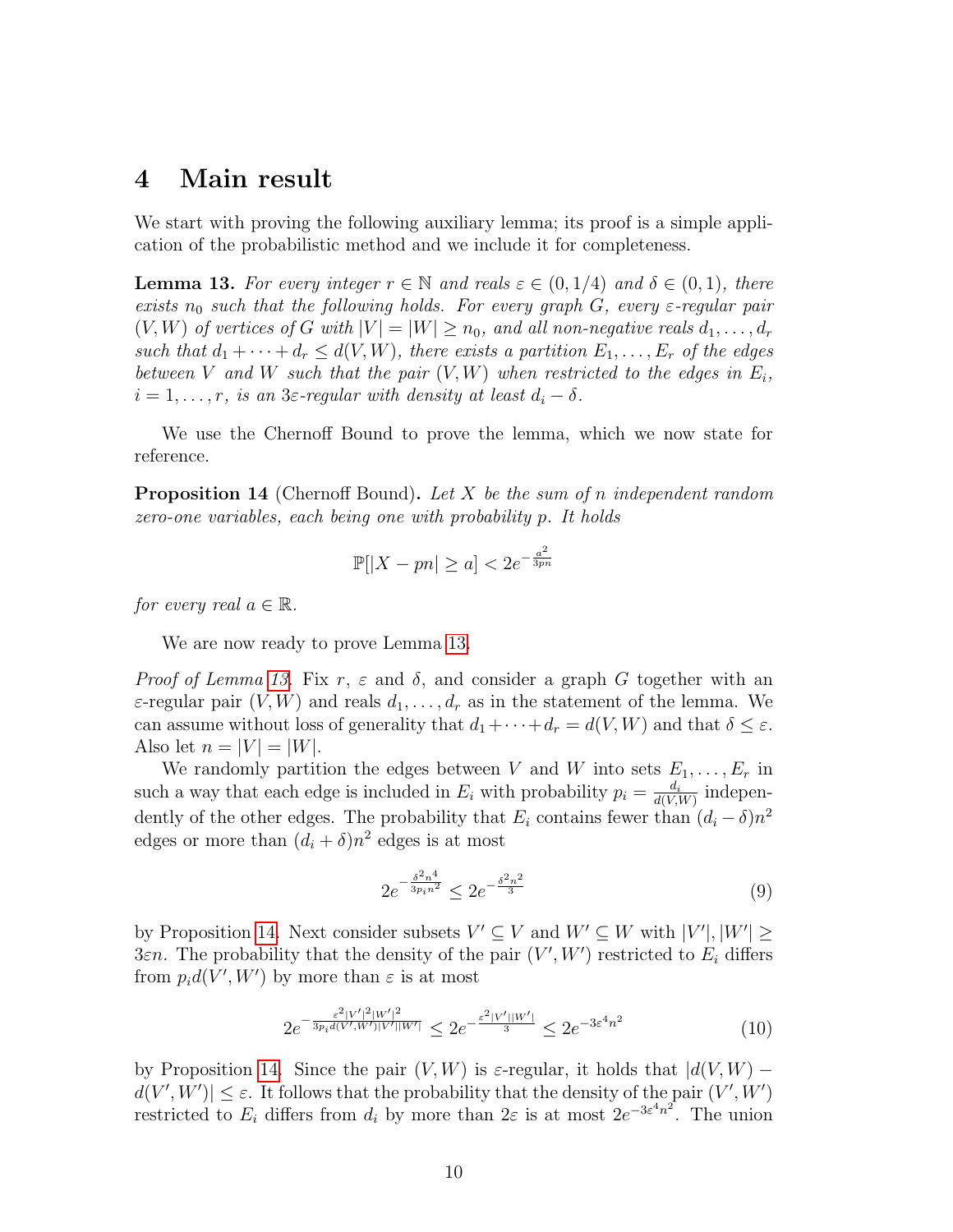bound applied with the estimate [\(10\)](#page-9-2) yields that the probability that there exist such subsets  $V'$  and  $W'$  for some i is at most

<span id="page-10-1"></span>
$$
r \cdot 2^{2n+1} \cdot e^{-3\varepsilon^3 n^2} \tag{11}
$$

We now choose  $n_0$  such that each of the estimates [\(9\)](#page-9-3) and [\(11\)](#page-10-1) is at most  $1/2r$  for every  $n \geq n_0$ . Hence, there is a positive probability that every  $E_i$ ,  $i = 1, \ldots, r$ , contains between  $(d_i - \delta)n^2$  and  $(d_i + \delta)n^2$  edges (inclusively), i.e., the density of  $(V, W)$  restricted to  $E_i$  is between  $d_i - \delta$  and  $d_i + \delta$ , and that all subsets  $V' \subseteq V$ and  $W' \subseteq W$ ,  $|V'|$ ,  $|W'| \geq 3\varepsilon n$ , satisfy that the density of the pair  $(V', W')$ restricted to  $E_i$  differs from  $d_i$  by at most  $2\varepsilon$ . Since such a partition satisfies that the pair  $(V, W)$  restricted to  $E_i$  is 3 $\varepsilon$ -regular (we use that  $\delta \leq \varepsilon$ ) for every  $i = 1, \ldots, r$ , the statement of the lemma follows.  $\Box$ 

We are now ready to prove the main result of the paper.

<span id="page-10-0"></span>**Theorem 15.** Every n-vertex graph G satisfies that  $\pi_3(G) \leq (1/2 + o(1))n^2$ .

*Proof.* We show that for every  $\delta > 0$ , there exists N such that  $\pi_3(G) \leq n^2/2 + \delta n^2$ for every graph G with  $n \geq N$  vertices. Fix  $\delta > 0$ . We can assume without loss of generality that  $\delta^{-1}$  is an integer.

Let  $\varepsilon_a$  and  $N_a$  be the values of  $\varepsilon$  and N from Proposition [10](#page-5-1) applied for  $\alpha = \delta/20$  and  $d = a\delta/20$  where  $a = 1, \ldots, 20\delta^{-1}$ . Next set

$$
\varepsilon = \min \left\{ \delta/20, \varepsilon_1/3, \ldots, \varepsilon_{20\delta^{-1}}/3 \right\} .
$$

Let  $n_f$  be such that the  $o(n^2)$  term in Theorem [12](#page-7-0) is at most  $\delta n^2/20$  for all  $n \geq n_f$ . We apply the Szemerédi Regularity Lemma (Lemma [7\)](#page-4-0) with  $\varepsilon$  and  $k_0 = \max\{20\delta^{-1}, n_f\}$  to get an integer K and Lemma [13](#page-9-0) with  $r = 6$ ,  $\varepsilon$  and  $\delta/20$ to get an integer  $n_0$ , and set N to be any integer larger than  $n_0K(1-\varepsilon)^{-1}$  and larger than  $N_a K(1-\varepsilon)^{-1}$  for  $a=1,\ldots,20\delta^{-1}$ .

Let G be a graph with  $n \geq N$  vertices. By the Szemerédi Regularity Lemma, there exists an  $\varepsilon$ -regular partition  $V_0, \ldots, V_k$  of the vertex set of G, where  $k_0 \leq$  $k \leq K$ . Let  $R_G$  be the regularity graph with respect to the partition  $V_0, \ldots, V_k$ and let  $v_i$  be the vertex of  $R_G$  corresponding to the part  $V_i$ ,  $i = 1, \ldots, k$ . If  $(V_i, V_j)$  is  $\varepsilon$ -regular, assign the edge joining  $v_i v_j$  the weight equal to  $d(V_i, V_j)$ .

By Theorem [12,](#page-7-0) the graph  $R_G$  has a fractional 3-packing of total weight at most  $k^2/2 + \delta k^2/20$  (since  $k \geq n_f$ ). Fix such a fractional 3-packing, let  $w(t)$ be the weight of a triangle t of  $R_G$  in the packing and  $w(e)$  the weight of an edge e. Consider an edge  $v_i v_j$  of  $R_G$ . By Theorem [12,](#page-7-0) there are at most five triangles t containing  $v_i v_j$  with  $w(t) > 0$ . Lemma [13](#page-9-0) yields that there exist disjoint subsets  $E_{ij}^t$  of the edges between  $V_i$  and  $V_j$ , where t ranges through the at most five triangles containing  $v_i v_j$  with  $w(t) > 0$ , such that  $E_{ij}^t$  contains at least  $(w(t) - \delta/20)|V_i||V_j|$  edges and the pair  $(V_i, V_j)$  restricted to  $E_{ij}^t$  is 3 $\varepsilon$ -regular. Fix such sets  $E_{ij}^t$  for all  $\varepsilon$ -regular pairs  $(V_i, V_j)$ .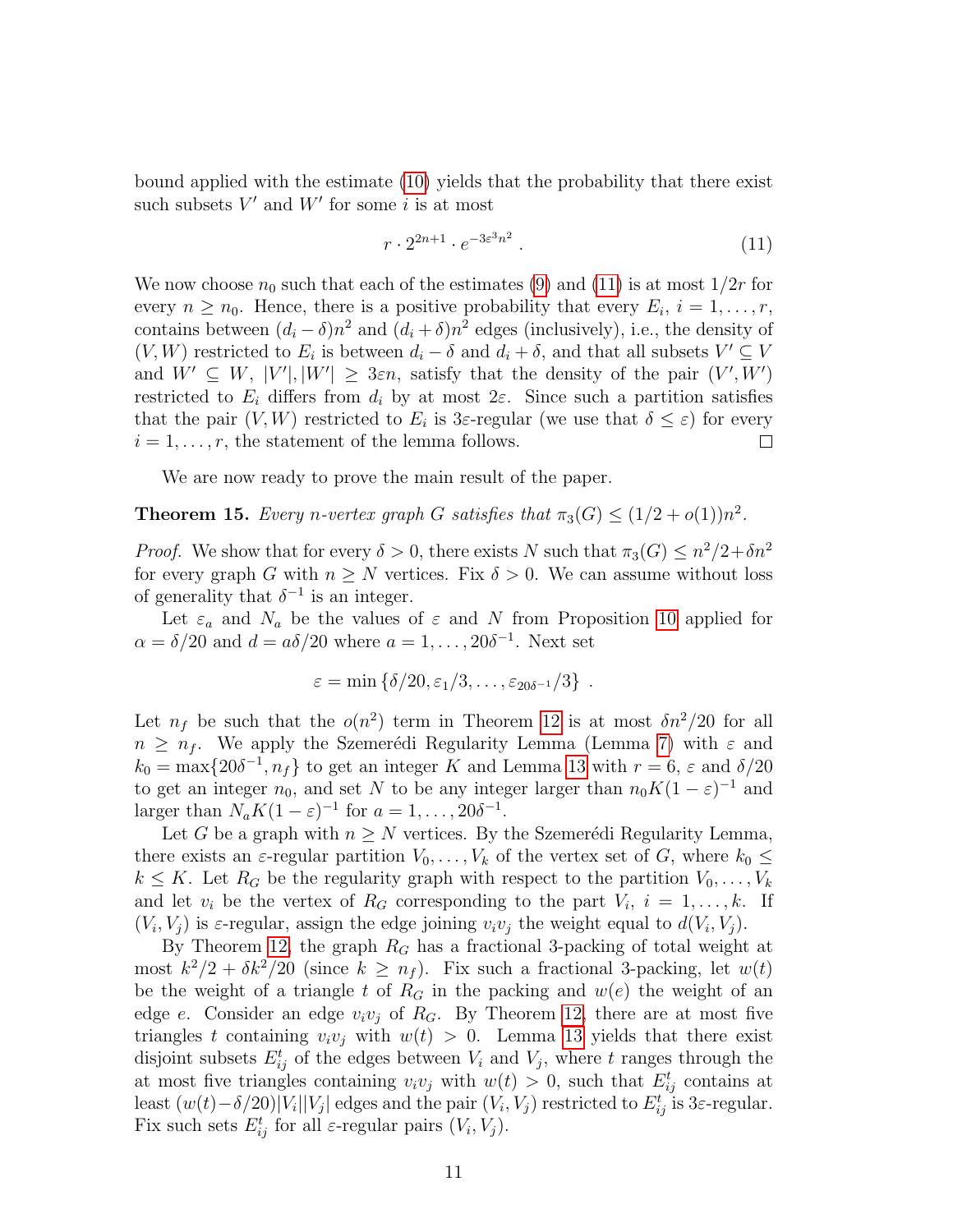Let  $n_V$  be the number of vertices contained in each of the parts  $V_1, \ldots, V_k$ ; note that  $n_V \geq n_0$  by the choice of N. For every triangle  $t = v_i v_{i'} v_{i''}$  with  $w(t) > 0$ , we construct a large family of edge-disjoint triangles with edges from  $E_{ii'}^t$ ,  $E_{ii''}^t$  and  $E_{i'i''}^t$ . Let a be the largest integer such that  $w(t) \geq (a+1)\delta/20$ . Note that  $n_V \geq N_a$  and that each of the sets  $E_{ii'}^t$ ,  $E_{ii''}^t$  and  $E_{i'i''}^t$  has density at least  $a\delta/20$  between the corresponding vertex parts. We apply Proposition [10](#page-5-1) for the sets  $V_i$ ,  $V_{i'}$  and  $V_{i''}$  with edges from  $E_{ii'}^t$ ,  $E_{ii''}^t$  and  $E_{i'i''}^t$  and with  $\alpha = \delta/20$ and  $d = a\delta/20$ . This yields a family of at least  $dn_V^2 - \alpha n_V^2 \ge (w(t) - \delta/10)n_V^2$ edge-disjoint triangles with edges from  $E_{ii'}^t$ ,  $E_{ii''}^t$  and  $E_{i'i''}^t$ . Consider such a family of at least  $(w(t) - \delta/10)n_V^2$  and at most  $w(t)n_V^2$  triangles for each triangle t with  $w(t) > 0$  and let T be the union of all such families for t with  $w(t) > 0$ . Note that the number of triangles contained in  $\mathcal T$  is at most

<span id="page-11-3"></span>
$$
\sum_{t} w(t)n_V^2 \le \frac{n^2}{k^2} \sum_{t} w(t) \,. \tag{12}
$$

Since each edge  $v_i v_j$  of  $R_G$  is contained in at most five triangles with positive weight, we obtain that if  $(V_i, V_j)$  is an  $\varepsilon$ -regular pair, then the triangles contained in  $\mathcal T$  cover all but at most  $(w(v_i, v_j) + \delta/2)n_V^2$  edges between  $V_i$  and  $V_j$ .

We next estimate the number of edges that are not between  $(V_i, V_j)$  forming an  $\varepsilon$ -regular pair. There are three kinds of such edges: those incident with a vertex from  $V_0$ , those with both end vertices inside  $V_i$  for some  $i = 1, \ldots, k$  and those between parts  $V_i$  and  $V_j$ ,  $1 \leq i < j \leq k$ , such that  $(V_i, V_j)$  is not  $\varepsilon$ -regular. The number of edges incident with a vertex from  $V_0$  is at most

<span id="page-11-0"></span>
$$
|V_0|n \le \varepsilon n^2 \le \delta n^2/20 \,. \tag{13}
$$

The number of edges with both end vertices inside the same part  $V_i$  for some  $i = 1, \ldots, k$  is at most

<span id="page-11-1"></span>
$$
k \binom{n_V}{2} \le \frac{n^2}{2k} \le \frac{n^2}{2k_0} \le \delta n^2 / 40 \,. \tag{14}
$$

Finally, the number of edges between parts  $V_i$  and  $V_j$ ,  $1 \leq i < j \leq k$ , such that  $(V_i, V_j)$  is not  $\varepsilon$ -regular is at most

<span id="page-11-2"></span>
$$
\varepsilon k^2 n_V^2 \le \varepsilon n^2 \le \delta n^2 / 20 \,. \tag{15}
$$

Using [\(13\)](#page-11-0), [\(14\)](#page-11-1) and [\(15\)](#page-11-2), we conclude that the number of edges not contained in a triangle in  $\mathcal T$  is at most

<span id="page-11-4"></span>
$$
\frac{5\delta n^2}{40} + \sum_{e} (w(v_i, v_j) + \delta/2) n_V^2 \le \frac{\delta n^2}{8} + \frac{\delta n^2}{4} + \frac{n^2}{k^2} \sum_{e} w(v_i, v_j)
$$

$$
= \frac{3\delta n^2}{8} + \frac{n^2}{k^2} \sum_{e} w(v_i, v_j) . \tag{16}
$$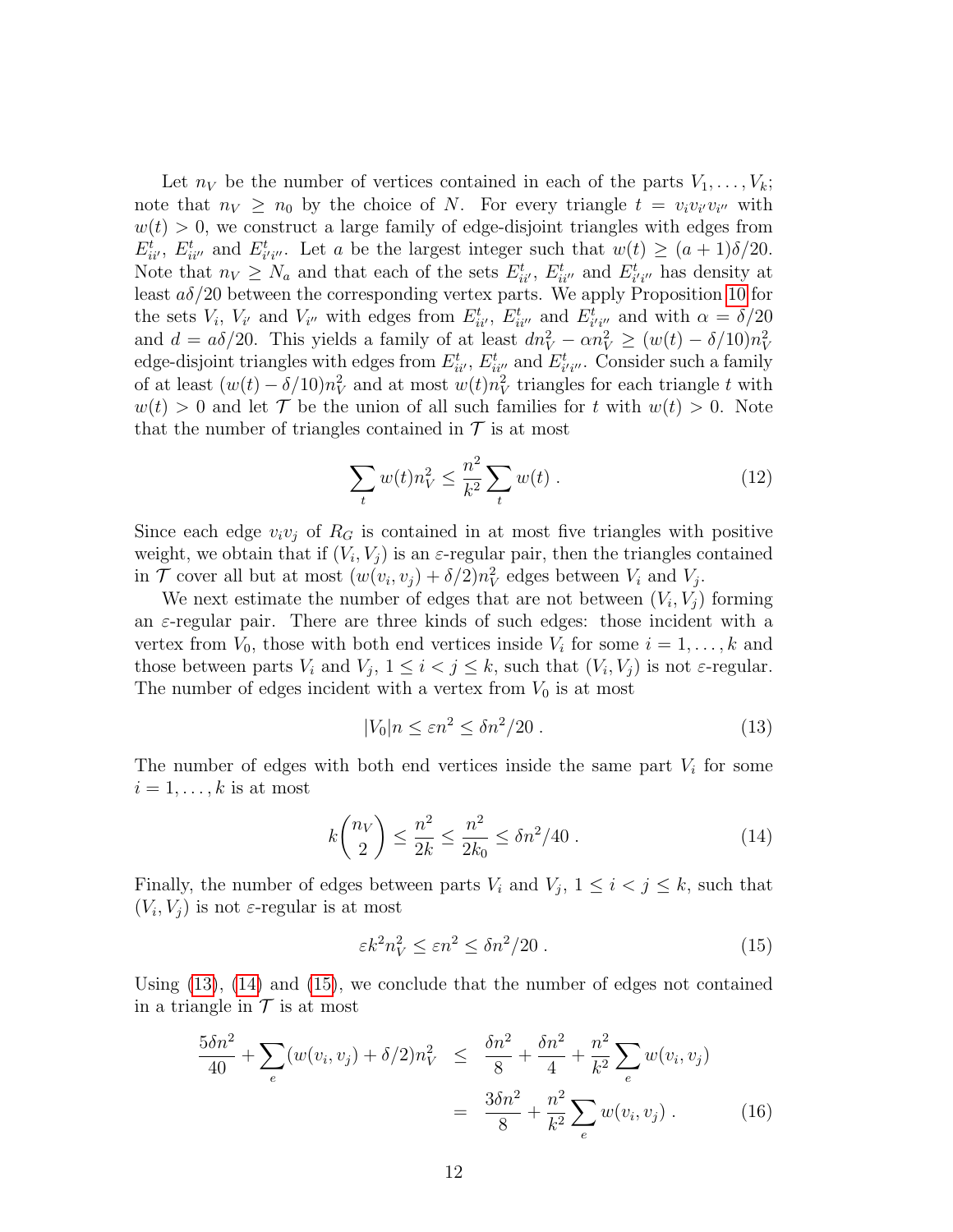Since the total weight of the fractional 3-packing of  $R_G$  is at most  $k^2/2 + \delta k^2/20$ , we get from [\(12\)](#page-11-3) and [\(16\)](#page-11-4) that the triangles from  $\mathcal T$  and the edges not covered by  $\mathcal T$  (viewed as complete graphs of order two) form a 3-packing of  $G$  of total weight at most

$$
\frac{3\delta n^2}{4} + \frac{n^2}{k^2} \left( \sum_e 2w(v_i, v_j) + \sum_t 3w(t) \right) \le \frac{3\delta n^2}{4} + \frac{n^2}{k^2} \left( \frac{k^2}{2} + \delta \frac{k^2}{20} \right) \le \frac{n^2}{2} + \delta n^2.
$$

The proof of the theorem is now finished.

 $\Box$ 

The next corollary follows directly from Theorem [15.](#page-10-0)

<span id="page-12-0"></span>**Corollary 16.** Every n-vertex graph with  $n^2/4 + k$  edges contains  $2k/3 - o(n^2)$ edge-disjoint triangles.

### 5 Conclusion

We would like to conclude with mentioning two open problems related to our main result. Theorem [15](#page-10-0) asserts that  $\pi_3(G) \leq n^2/2 + o(n^2)$  for every *n*-vertex graph G. However, it could be true (cf. the remark after Problem 41 in  $[34]$ ) that  $\pi_3(G) \leq n^2/2 + 2$  for every *n*-vertex graph G. The second problem that we would like to mention is a possible generalization of Corollary [16,](#page-12-0) which is stated in [\[34\]](#page-15-0) as Problem 42. Fix  $r \geq 4$ . Does every *n*-vertex graph with  $\frac{r-2}{2r-2}n^2 + k$ edges contain  $\frac{2}{r}k - o(n^2)$  edge-disjoint complete graphs of order k?

## Acknowledgements

The authors would like to thank Ervin Győri and Katherine Staden for their comments on the problems considered in this paper.

## References

- <span id="page-12-2"></span>[1] D. Adams. The Hitchhiker's Guide to the Galaxy. Random House Publishing Group, 2007.
- <span id="page-12-1"></span>[2] R. Baber and J. Talbot. Hypergraphs do jump. Combin. Probab. Comput., 20:161–171, 2011.
- [3] R. Baber and J. Talbot. A solution to the 2/3 conjecture. SIAM J. Discrete Math., 28:756–766, 2014.
- [4] J. Balogh, P. Hu, B. Lidick´y, and H. Liu. Upper bounds on the size of 4 and 6-cycle-free subgraphs of the hypercube. European J. Combin., 35:75–85, 2014.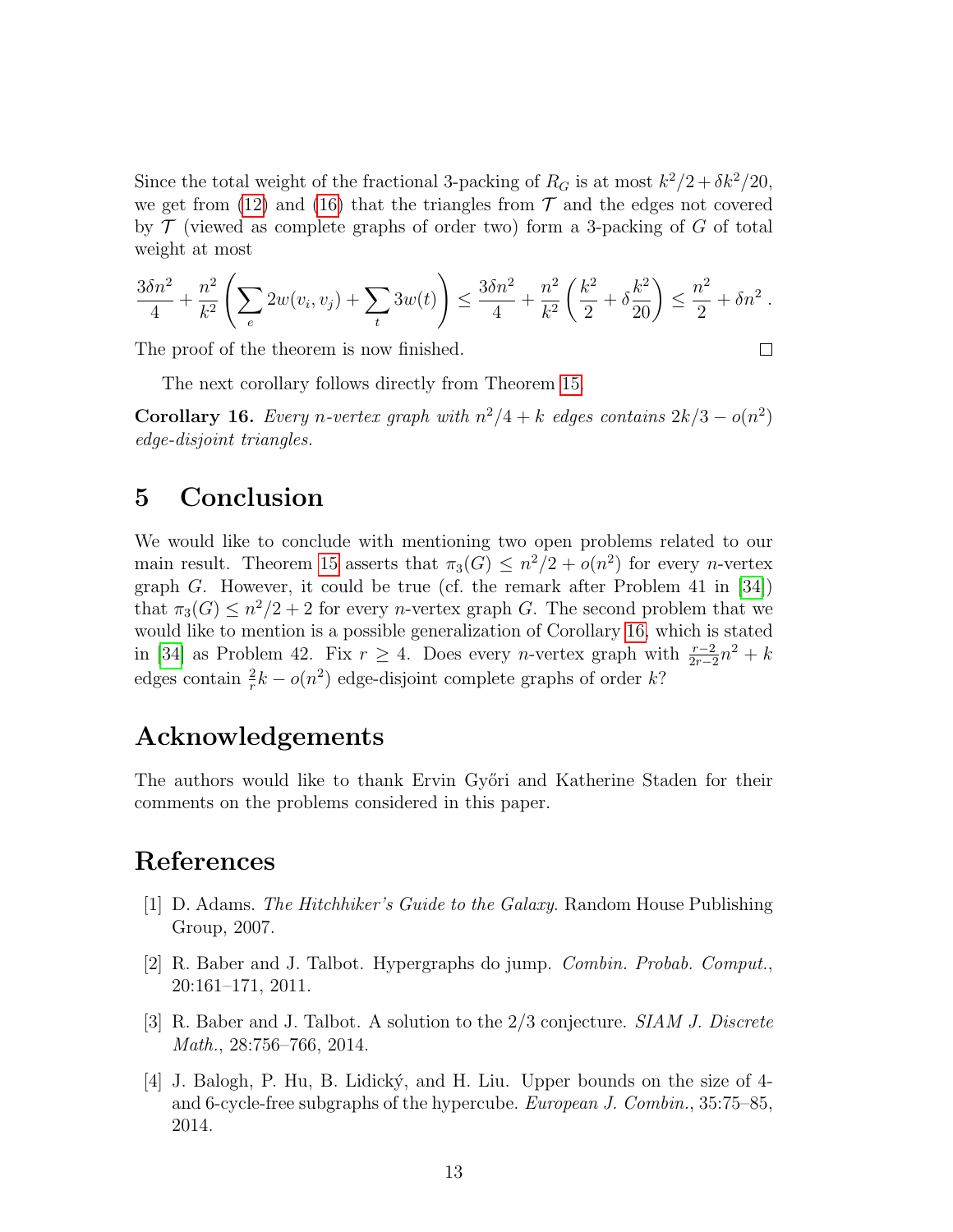- [5] J. Balogh, P. Hu, B. Lidick´y, and F. Pfender. Maximum density of induced 5-cycle is achieved by an iterated blow-up of 5-cycle. European J. Combin., 52:47–58, 2016.
- [6] J. Balogh, P. Hu, B. Lidick´y, F. Pfender, J. Volec, and M. Young. Rainbow triangles in three-colored graphs. J. Combin. Theory Ser. B, 126:83–113, 2017.
- <span id="page-13-2"></span>[7] J. Balogh, P. Hu, B. Lidick´y, O. Pikhurko, B. Udvari, and J. Volec. Minimum number of monotone subsequences of length 4 in permutations. Combin. Probab. Comput., 24:658–679, 2015.
- <span id="page-13-1"></span>[8] F. R. K. Chung. On the decomposition of graphs. SIAM J. Algebraic Discrete Methods, 2:1–12, 1981.
- <span id="page-13-3"></span>[9] L. N. Coregliano and A. A. Razborov. On the density of transitive tournaments. J. Graph Theory, 85:12–21, 2017.
- [10] J. Cummings, D. Kr´al', F. Pfender, K. Sperfeld, A. Treglown, and M. Young. Monochromatic triangles in three-coloured graphs. J. Combin. Theory Ser. B, 103:489–503, 2013.
- <span id="page-13-4"></span>[11] S. Das, H. Huang, J. Ma, H. Naves, and B. Sudakov. A problem of Erd˝os on the minimum number of k-cliques. J. Combin. Theory Ser. B,  $103:344-373$ , 2013.
- <span id="page-13-0"></span>[12] P. Erdős, A. W. Goodman, and L. Pósa. The representation of a graph by set intersections. Canad. J. Math., 18:106–112, 1966.
- <span id="page-13-5"></span>[13] C. Even-Zohar and N. Linial. A note on the inducibility of 4-vertex graphs. Graphs Combin., 31:1367–1380, 2015.
- [14] V. Falgas-Ravry, E. Marchant, O. Pikhurko, and E. R. Vaughan. The codegree threshold for 3-graphs with independent neighborhoods. SIAM J. Discrete Math., 29:1504–1539, 2015.
- [15] E. Gethner, L. Hogben, B. Lidick´y, F. Pfender, A. Ruiz, and M. Young. On crossing numbers of complete tripartite and balanced complete multipartite graphs. J. Graph Theory, 84:552–565, 2017.
- [16] R. Glebov, D. Král', and J. Volec. A problem of Erdős and Sós on 3-graphs. Israel J. Math., 211:349–366, 2016.
- <span id="page-13-6"></span>[17] X. Goaoc, A. Hubard, R. de Joannis de Verclos, J.-S. Sereni, and J. Volec. Limits of order types. In 31st International Symposium on Computational Geometry, volume 34 of LIPIcs. Leibniz Int. Proc. Inform., pages 300–314. Schloss Dagstuhl. Leibniz-Zent. Inform., Wadern, 2015.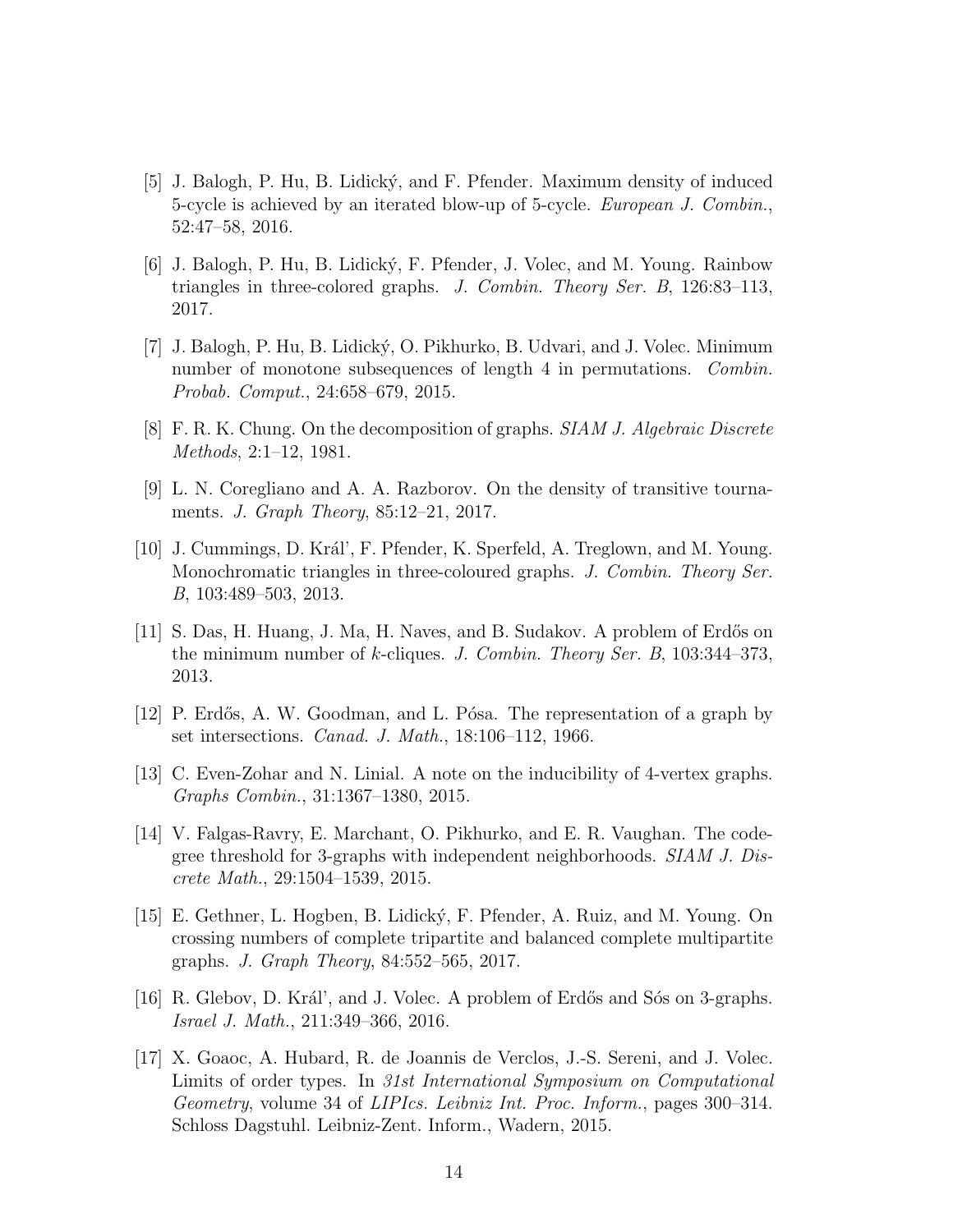- <span id="page-14-7"></span>[18] E. Győri and B. Keszegh. On the number of edge-disjoint triangles in  $K_4$ -free graphs. Preprint available as arXiv:1506.03306, 2015.
- <span id="page-14-8"></span>[19] E. Győri and B. Keszegh. On the number of edge-disjoint triangles in  $K_4$ -free graphs. Electronic Notes in Discrete Mathematics, 61:557–560, 2017.
- <span id="page-14-0"></span>[20] E. Győri and A. V. Kostochka. On a problem of G. O. H. Katona and T. Tarján. *Acta Math. Acad. Sci. Hungar.*, 34:321–327 (1980), 1979.
- <span id="page-14-4"></span>[21] E. Győri and Z. Tuza. Decompositions of graphs into complete subgraphs of given order. Studia Sci. Math. Hungar., 22:315–320, 1987.
- <span id="page-14-10"></span>[22] H. Hatami, J. Hladký, D. Král', S. Norine, and A. Razborov. Non-threecolourable common graphs exist. Combin. Probab. Comput., 21:734–742, 2012.
- <span id="page-14-11"></span>[23] J. Hladký, D. Král', and S. Norin. Counting flags in triangle-free digraphs. Combinatorica, 37:49–76, 2017.
- <span id="page-14-1"></span>[24] J. Kahn. Proof of a conjecture of Katona and Tarján. *Period. Math. Hungar.*, 12:81–82, 1981.
- <span id="page-14-9"></span>[25] P. Keevash. The existence of designs. Preprint available as arXiv:1401.3665, 2014.
- <span id="page-14-6"></span>[26] J. Kim, D. K¨uhn, D. Osthus, and M. Tyomkyn. A blow-up lemma for approximate decompositions. Preprint available as arXiv:1604.07282, 2016.
- <span id="page-14-12"></span>[27] D. Král', C.-H. Liu, J.-S. Sereni, P. Whalen, and Z. B. Yilma. A new bound for the 2/3 conjecture. Combin. Probab. Comput., 22:384–393, 2013.
- [28] D. Král', L. Mach, and J.-S. Sereni. A new lower bound based on Gromov's method of selecting heavily covered points. *Discrete Comput. Geom.*, 48:487– 498, 2012.
- $[29]$  D. Král' and O. Pikhurko. Quasirandom permutations are characterized by 4-point densities. Geom. Funct. Anal., 23:570–579, 2013.
- <span id="page-14-13"></span>[30] B. Lidický and F. Pfender. Semidefinite programming and Ramsey numbers. Preprint available as arXiv:1704.03592, 2017.
- <span id="page-14-2"></span>[31] S. McGuinness. The greedy clique decomposition of a graph. J. Graph Theory, 18:427–430, 1994.
- <span id="page-14-3"></span>[32] S. McGuinness. Greedy maximum-clique decompositions. Combinatorica, 14:335–343, 1994.
- <span id="page-14-5"></span>[33] A. A. Razborov. Flag algebras. J. Symbolic Logic, 72:1239–1282, 2007.